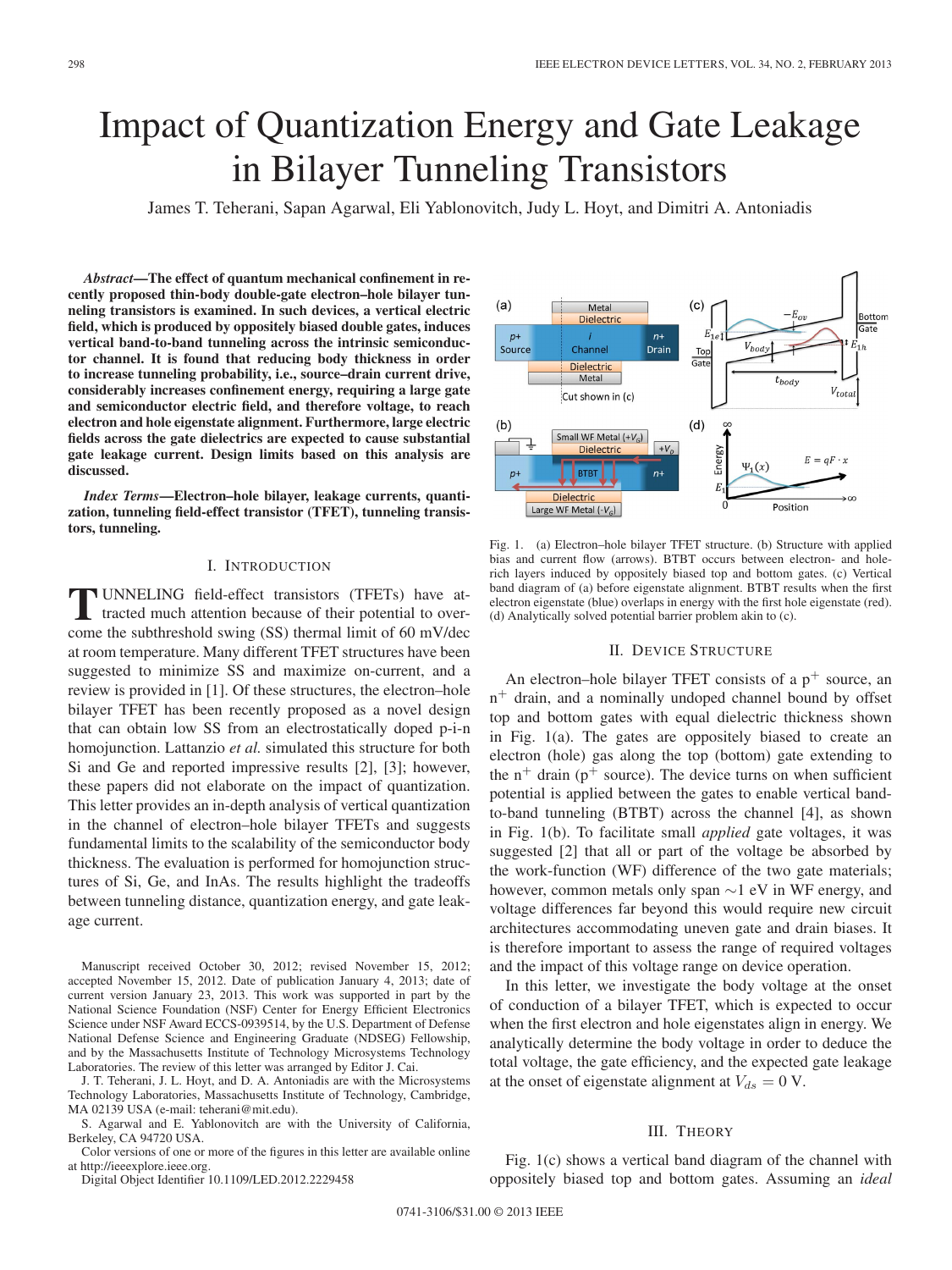triangular potential [shown in Fig. 1(d)] for holes and electrons, the quantization energy of the  $n$ th level is

$$
E_n \approx \left(\frac{3\pi}{2}\left(n - \frac{1}{4}\right)\right)^{2/3} \left(\frac{q^2 F^2 \hbar^2}{2m^*}\right)^{1/3} \tag{1}
$$

where q is the elementary charge,  $F$  is the semiconductor electric field,  $\hbar$  is the reduced Planck's constant,  $m^*$  is the effective mass of either holes or electrons in the direction of quantization, and  $n = 1, 2, 3, \dots$  [5]. We use (1) to calculate the required potential across the semiconductor, i.e.,  $V_{\text{body}}$ , and the entire structure, i.e.,  $V_{total}$ , [shown in Fig. 1(c)] at eigenstate alignment in Section IV.

Equation (1) assumes an infinite barrier at zero and a triangular potential that goes as  $qF \cdot x$  from zero to infinity, as shown in Fig. 1(d). The equation assumes a constant vertical electric field throughout the semiconductor body, yet any charge distribution in the body will create a nonuniform field. Indeed, appreciable charge distributions do accumulate near the top and bottom gates at eigenstate alignment, i.e., at the expected sharp onset of device conduction, which cause a larger electric field near the semiconductor surface than by simply assuming  $F =$  $V_{\text{body}}/t_{\text{body}}$ . We compare the analytical approximation with the numerical simulations of the actual structure in Section IV and find that the analytical solution adequately and succinctly captures the physics of the problem and provides insight into the parameters that affect quantization.

## IV. ANALYSIS

Using (1), we determine the energy overlap  $(E_{ov})$  between the first electron and hole eigenstates as a function of the vertical potential difference across the channel of the semiconductor body  $(V_{\text{body}} = F \cdot t_{\text{body}})$ , i.e.,

$$
E_{\text{ov}} = qV_{\text{body}} - (E_G + E_{1e} + E_{1h})
$$
\n
$$
= qV_{\text{body}} - E_G - \left( \left( \frac{9\pi}{8} \right)^{2/3} \left( \frac{\hbar^2}{2} \right)^{1/3} \left( \frac{qV_{\text{body}}}{t_{\text{body}}} \right)^{2/3} \right)
$$
\n
$$
\times \left[ (m_e^*)^{-1/3} + (m_h^*)^{-1/3} \right] \right). \text{ (2b)}
$$

 $E_G$  is the bulk semiconductor band gap,  $t_{\text{body}}$  is the semiconductor thickness, and  $m_e^*$  and  $m_h^*$  are electron and hole effective masses along the quantization direction, which is assumed to be [100] in this letter. The first electron and hole eigenstates are aligned in energy when  $E_{\text{ov}} = 0$ , which we call *eigenstate alignment*.

We solve (2) at eigenstate alignment to find  $V_{\text{body}}$  as a function of  $t_{\text{body}}$  for Si, Ge, and InAs, as shown in Fig. 2. A runaway condition occurs at small  $t_{\text{body}}$  when the confinement energy becomes exceedingly large.

We self-consistently solve the Schrödinger–Poisson equations with *nextnano3* [6] using the effective mass approximation for the structure shown in Fig. 1(c). We plot the numerical results for the InAs body with infinite and finite dielectricsemiconductor energy barriers in Fig. 2. The  $HfO<sub>2</sub>$  dielectric parameters from [7] were used in the numerical simulation



Fig. 2. (Solid lines) Body voltage and (dashed lines) body-voltage efficiency at eigenstate alignment ( $V_{\text{ov}} = 0$ ) as a function of the body thickness analytically calculated for an infinite triangular well. Symbols represent numerical calculations of  $V_{\text{body}}$  at eigenstate alignment for the InAs structure shown in Fig. 1(c). At small body thicknesses,  $V_{\text{body}}$  surges because of rapidly growing quantization energy. The inset depicts the vertical band diagram of the channel and highlights  $V_{ov}$ . The material parameters used in the calculation are provided in Table I.

of the finite barrier, except that the conduction and valence band barriers for  $HfO_2/InAs$  were set to 2.36 and 3.11 eV, respectively, due to the electron affinity difference of InAs and Si. As expected, the analytical triangular-well solution of (2) compares very well with the numerical solution for infinite barriers, but the finite barrier solution yields a smaller  $V_{\text{body}}$ at eigenstate alignment due to wave function penetration into the dielectric resulting in less quantization. Although a finite barrier reduces the voltage required for eigenstate alignment, wave function penetration into the dielectric results in increased gate leakage current.

Of the chosen materials, InAs exhibits the widest variation between finite and infinite barrier solutions due to its small conduction band mass. InAs Γ-band quantization rapidly increases for a body thickness less than 10 nm, which may lead to electron population of the  $L$ - and  $X$ -bands at eigenstate alignment. Nonparabolicity of the InAs Γ-band will increase the quantization mass [8], but doubling  $m_e^*$  only reduces the quantization energy by 20% due to the  $-1/3$  power-law dependence on mass. Therefore, we do not expect nonparabolicity to substantially affect our conclusions.

The relation  $dV_{\text{ov}}/dV_{\text{body}}$  (calculated from the derivative of (2b) where  $qV_{\text{ov}} = E_{\text{ov}}$ ) is plotted in Fig. 2 and represents the incremental body-voltage efficiency at bringing the electron and hole eigenstates into alignment. Quantization limits the efficiency to less than 1. *Increasing the body voltage, in order to increase eigenstate overlap, increases the electric field, which in turn increases quantization.* The corresponding incremental gate-voltage efficiency is calculated as the product of  $dV_{\text{ov}}/dV_{\text{body}}$  and  $dV_{\text{body}}/dV_{\text{total}}$ , which represents the fraction of the total gate-to-gate incremental voltage, i.e.,  $dV_{total}$ , that appears across the semiconductor body. The voltage across the gate dielectrics can be derived from the semiconductor electric field.

Reduced gate efficiency is particularly troubling for materials with small effective mass. For a 20-nm InAs body with a 1-nm equivalent oxide thickness (EOT), the total gate-to-gate voltage efficiency at eigenstate alignment is given by  $dV_{\text{ov}}/dV_{\text{total}} =$